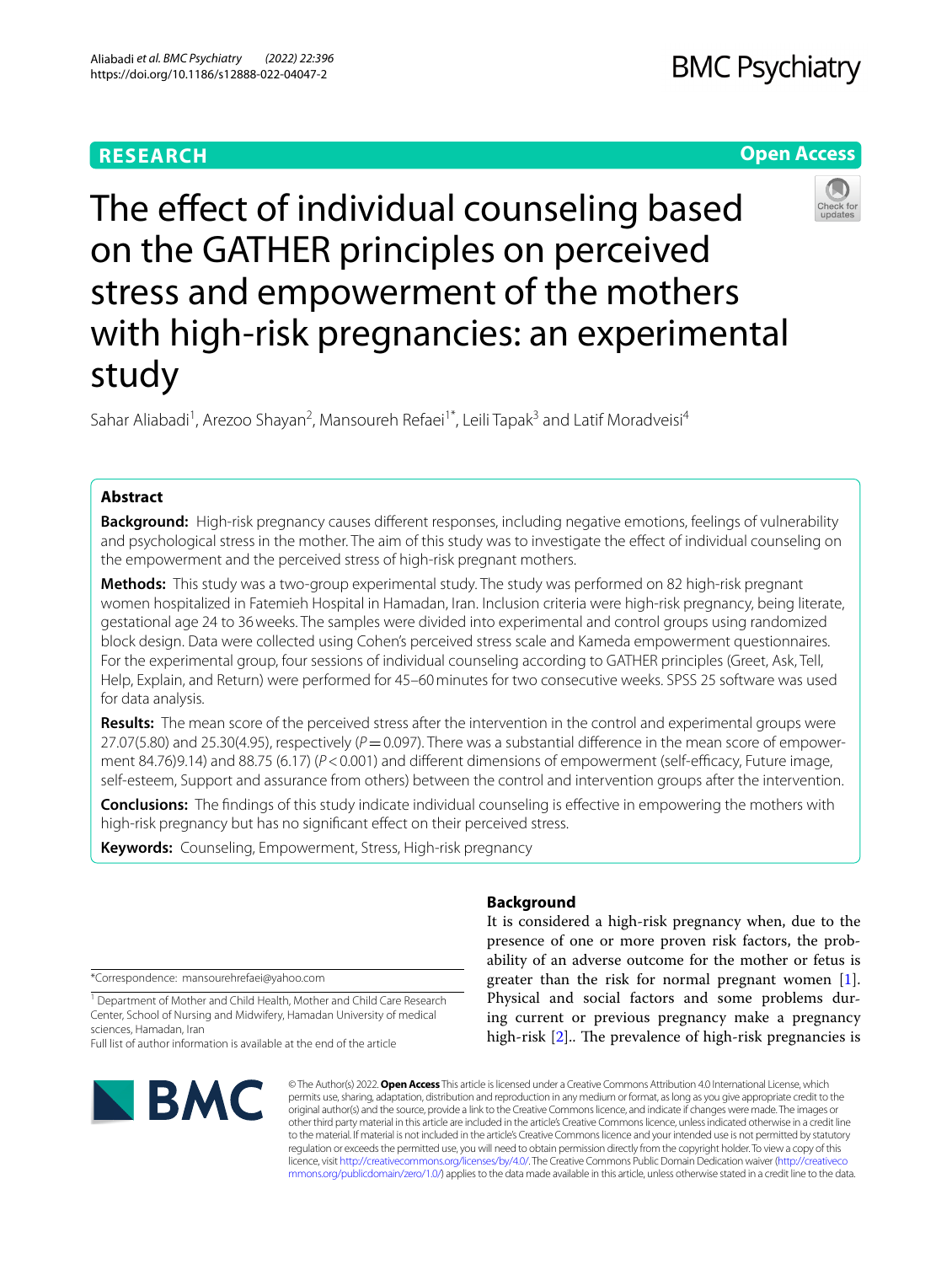estimated at 22% [[3](#page-5-2)]. One study in Iran reported a prevalence of high-risk pregnancies of 63.5% [[4\]](#page-5-3), and another reports 76.4% [\[5](#page-5-4)].

High-risk pregnancies are associated with severe complications and lead to high medical, hospital, and rehabilitation costs [[6](#page-5-5)]. Adverse midwifery and neonatal outcomes such as low birth weight, preterm birth are common in these pregnancies [\[7\]](#page-5-6). These women are 4.2 times more likely to have severe maternal complications during childbirth [[8](#page-6-0)].

Labelling pregnancy as a high-risk one causes different responses, including negative emotions, feelings of vulnerability and psychological stress [[6](#page-5-5)]. Stress and anxiety can cause problems for both mother and the fetus, especially in women who cannot cope [[9\]](#page-6-1). Studies have shown maternal stress affects the baby's neurological development, negative emotion, difficult mood and psychiatric disorders [\[10](#page-6-2)], anthropometric indices [[11\]](#page-6-3), risk of preterm birth and low birth weight [[12](#page-6-4)]. Physical, emotional, cultural and spiritual care and support by health care providers are required to enhance maternal and fetal health during a high-risk pregnancy [[6](#page-5-5)].

Decreased self-esteem and increased anxiety are associated with decreased empowerment of pregnant women [[13\]](#page-6-5). Improving the health status of pregnant women and empowering them is one of the important components of health care [\[14\]](#page-6-6). Women's empowerment in pregnancy can lead to a sense of satisfaction from birth and a sense of success, increased self-esteem, emotional welfare, sense of control over choices and decision making, enhancing the empowerment of self-defense and using timely services [[15\]](#page-6-7). Implementing empowerment programs in various dimensions is necessary to enhance the ability of pregnant women to overcome health-related problems [[16\]](#page-6-8).

Studies have shown maternal empowerment and stress affect pregnancy outcome, especially in women with high-risk pregnancies. Lecture and cognitive behavioral methods [[17](#page-6-9)] and Benson's relaxation therapy reduce the stress among mothers with high- risk Pregnancy [[18](#page-6-10)]. One study found empowerment counseling can reduce the anxiety of pregnant women and increase their self-efficacy [[19\]](#page-6-11). Consulting and educating pregnant women can be effective in promoting independence and empowering them to acquire skills to deal with stress and anxiety during pregnancy and childbirth [[20](#page-6-12)]. Counseling is an intervention method without negative impact on mother and fetus and an effective, cheap and feasible method. Since midwives have a close relationship with the pregnant mother, we can utilize the constructive force of them for counseling women during pregnancy  $[21]$  $[21]$ . So far, no study has investigated the effect of counseling on empowerment and stress in high-risk pregnant women, so, the present study was conducted to determine the effect of midwifery counseling on the perceived empowerment and stress of women with high-risk pregnancies.

#### **Methods**

This study was a two-group experimental study conducted from May 2021, to February 2022, in the highrisk pregnancy unit of Fatemieh Hospital in Hamadan, in west Iran. This study was performed on pregnant women who were hospitalized in the high-risk pregnancy unit for various reasons (preeclampsia, diabetes, bleeding, amniotic fuid disorder, preterm labor, reduced fetal movement, intrauterine growth restriction). Inclusion criteria were Iranian nationality, being literate,, hospitalization in high-risk pregnancy unit, gestational age 24 to 36weeks, and exclusion criteria were experience of traumatic events in the last 6months (death of loved ones, separation from spouse, etc.) and refusal to give informed content.

#### **Sampling**

The following equation was used to calculate the sample size:

$$
n = \frac{\left(z_{1-\frac{\alpha}{2}} \pm z_{1-\beta} \quad \right)^2 (\sigma_1^2 + \sigma_2^2)}{(\mu_1 - \mu_2)^2}
$$

Considering the confdence level of the test of 95% (1−*a*=0.95) and the test power of 80%, and the common standard deviation of 7.7, the minimum signifcant diference between the two groups equal to 5units in terms of stress [[22\]](#page-6-14), and 10% possible sample loss, the sample size in each group was estimated to be at least 42 people. Sampling was performed in high-risk pregnancy unit of Fatemieh Hospital in Hamadan. For random allocation, we have used Random allocation software with four permutation blocks. Then the achieved sequence was placed in a matte envelope by someone who was not a member of the research team and labeled from number 1 to 84 and the samples were placed in the intervention and control group according to the numbers. It is noteworthy that the statistical analyst was not aware of the type of groups (control and intervention). Two people from the control group were left out due to giving birth (Fig[.1](#page-2-0)).

# **Intervention**

First, the researcher introduced herself and after evaluating the people in order to have the inclusion criteria, she explained the purpose of the study and a written consent was taken from them. After completing the questionnaires, individuals were assigned to one of the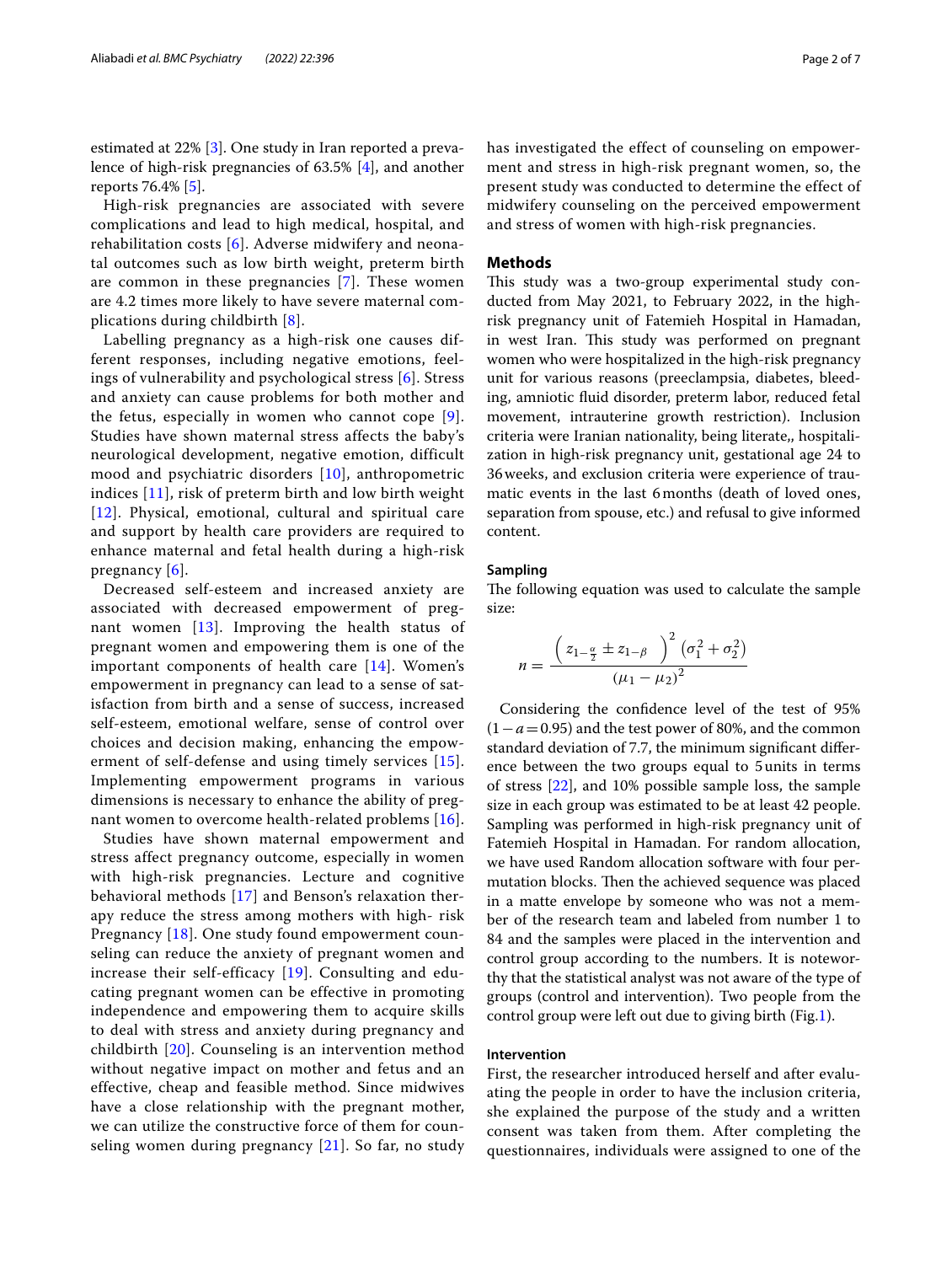

<span id="page-2-0"></span>groups. In this study, the intervention was four sessions of individual counseling in two consecutive weeks between 45 and 60 minutes with pregnant mothers. The consultation was conducted by a master student of counseling in midwifery who had experience working in the high-risk pregnancy unit. The objectives of the sessions were as follows: 1: familiarizing pregnant mother with mental and physiological changes during pregnancy, 2: familiarizing pregnant mother with high-risk pregnancy and how the mother deals with pregnancy risk factors, 3: helping to enhance women's ability to adapt and accept the existing conditions, and 4: providing information and solutions to reduce stress. The consultation sessions were conducted according to GATHER principles. Which consists of six steps. Step one: welcoming, step two: initiating verbal communication and asking open-ended question on emotions, needs, and concerns. Step three: answering questions and explaining the subject. Step four: helping with decision making. Step fve: providing explanation and recommendations for making decisions and actions and

step six: explaining the follow- up times. Care was the same in the control and intervention groups, including monitoring the mother's vital signs, controlling the fetal heart rate, requesting some laboratory tests, and sometimes doing ultrasound. The control group received no amount of counseling and training. The questionnaires were completed again after the fourth session by both groups.

# **Data collection tools**

Demographic questionnaire, Cohen perceived stress scale and Kameda empowerment questionnaire were used to collect data. Demographic questionnaire had 23 questions regarding the demographics and clinical characteristics of the participants. Cohen perceived stress scale is a 14-question test which is used to determine the general stress within the past month. This questionnaire measures thoughts and emotions on stressful events, control, overcoming, coping with mental pressure and the perceived stress; it is designed to determine people's stress while facing unforeseeable events and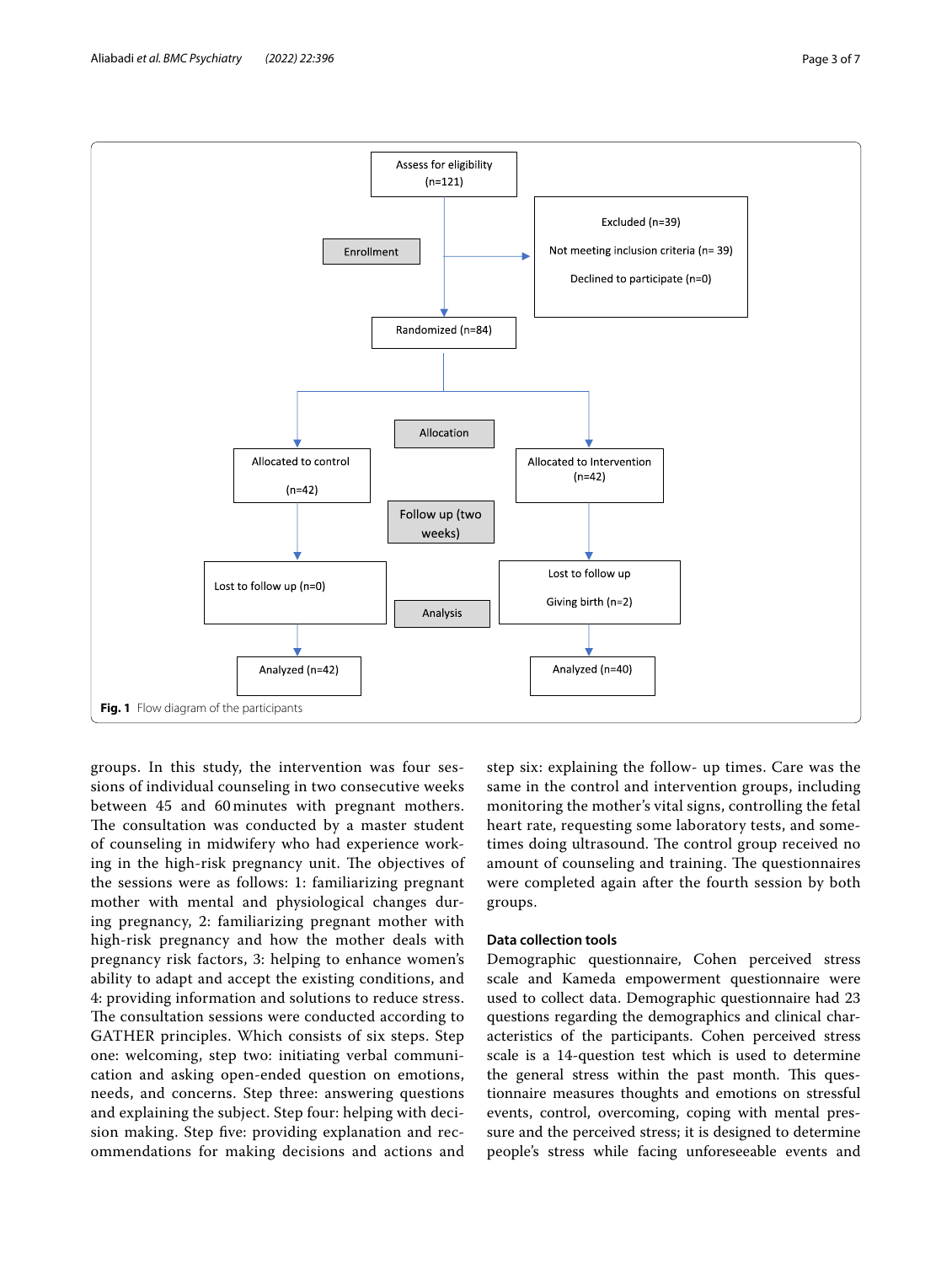uncontrollable aspects of life. It is graded with fve Likert spectra from 0 (never) to 4 (most of the time). The lowest score is zero and the highest score is 56. The higher the score, the greater the perceived stress  $[23]$  $[23]$  $[23]$ . The reliability of this questionnaire has been confrmed with 73% Cronbach's alpha coefficient in Iran  $[24]$  $[24]$ . The reliability of the questionnaire in this study was determined using the test-retest  $(r=94\%)$ .

Kameda questionnaire has 27 questions, based on a four choice Likert rating from completely agree to strongly disagree with a score of 1 to 4, with five dimensions, including Self-efficacy (6 questions), Future image (6 questions), self-esteem (7 questions), Support and assurance from others (4 questions) and Joy of an addition person to the family (4 questions), witha minimum score of 27 and a maximum score of 108. A higher score indicates greater empowerment  $[25]$  $[25]$ . The validity and reliability of this questionnaire has been confrmed by the content validity and Cronbach's alpha coefficient (89%) in Iran  $[26]$  $[26]$ . The reliability of the questionnaire in this study was determined using the test-retest  $(r=88\%)$ .

# **Data analysis**

Mean, standard deviation, frequency, and frequency percentage were used to describe the demographic characteristics and Chi-square test, Fisher test, and analysis of covariance were used to compare the variables in the two groups. The Kolmogorov-Smirnov, and Levin tests were used to evaluate the normality of variables, and homogeneity of variances. Data analysis was performed using SPSS software version 25. In all analyzes, 95% confdence level was considered.

## **Results**

The mean age of mothers in the control and intervention groups was 31.69(7.42) and 30.73(5.91), respectively. In the control group 40.5% (17) had diploma level education, 85.7% (36) were housewives, 29.3% (12) were hospitalized due to preeclampsia, 26.6% (11) had a history of miscarriage or stillbirth, 9.5% (4) had a history of high-risk pregnancy; These values in the intervention group included the following: 40% (16), 82.5% (33), 42.5% (17), 25% (10),  $17.5\%$  (7), respectively. There was no statistically significant diference between the two groups in terms of quantitative (Table [1\)](#page-3-0) and qualitative demographic variables  $(p > 0.05)$ . The two groups were significantly different in terms of participation in childbirth preparation classes  $(P=0.019)$  and number of hospitalizations during pregnancy  $(P=0.022)$ . The effect of significant variables in both groups was adjusted in the analyzes.

The mean score of the perceived stress before the intervention in the control and experimental groups were

<span id="page-3-0"></span>

|                        |  | Table 1 Comparing intervention and control group regarding |  |  |  |
|------------------------|--|------------------------------------------------------------|--|--|--|
| quantitative variables |  |                                                            |  |  |  |

| <b>Variables</b>                                       | Groups                                            | statistic <sup>a</sup> P-value |         |       |  |
|--------------------------------------------------------|---------------------------------------------------|--------------------------------|---------|-------|--|
|                                                        | Control<br>Intervention<br>Mean (SD)<br>Mean (SD) |                                |         |       |  |
| Mother's age (year)                                    | 30.73 (5.91)                                      | 31.69) 7.42)                   | 0.65    | 0.51  |  |
| Partner's age (year)                                   | 36.33 (6.12)                                      | 34.71 (8.71)                   | $-0.97$ | 0.33  |  |
| Pregnancy age                                          | 28.47 (2.50)                                      | 29.30 (2.90)                   | 1.39    | 0.16  |  |
| Number of hispot-<br>alization in current<br>pregnancy | 1.13(0.46)                                        | 0.85(0.57)                     | $-2.34$ | 0.022 |  |
| Number of pregnan-<br>cies                             | 2.10(0.96)                                        | 2.29(1.25)                     | 0.778   | 0.43  |  |
| <sup>a</sup> T-test                                    |                                                   |                                |         |       |  |

<span id="page-3-1"></span>**Table 2** Adjusted stress and empowerment scores and its dimensions in the control and intervention groups

| Variable                 | Groups                                  |                           | P-value* | <b>Effect size</b> |  |
|--------------------------|-----------------------------------------|---------------------------|----------|--------------------|--|
|                          | Control<br>Mean (SD)                    | Intervention<br>Mean (SD) |          |                    |  |
| Perceived stress         |                                         |                           |          |                    |  |
| Before                   | 26.79 (6.22)                            | 26.60) 5.86)              | 0.561    | 0.004              |  |
| After                    | 27.07 (5.80)                            | 25.30 (4.95)              | 0.097    | 0.035              |  |
| $P$ -value <sup>**</sup> | 0.475                                   | < 0.001                   |          |                    |  |
| Empowerment              |                                         |                           |          |                    |  |
| <b>Before</b>            | 82.81 (8.39)                            | 60.08)23.18)              | < 0.001  | 0.282              |  |
| After                    | 84.76)9.14)                             | 88.75 (6.17)              | < 0.001  | 0.181              |  |
| $P$ -value $*$           | 0.008                                   | < 0.001                   |          |                    |  |
| Self-efficacy            |                                         |                           |          |                    |  |
| Before                   | 17.88 (3.52)                            | 14.15 (3.708)             | < 0.001  | 0.213              |  |
| After                    | 18.62 (3.86)                            | 18.90 (2.28)              | < 0.001  | 0.195              |  |
| $P$ -value <sup>**</sup> | 0.005                                   | < 0.001                   |          |                    |  |
| Future image             |                                         |                           |          |                    |  |
| Before                   | 17.12(2.14)                             | 17.95 (2.39)              | 0.081    | 0.052              |  |
| After                    | 17.42 (2.29)                            | 19.10 (2.01)              | 0.002    | 0.119              |  |
| $P$ -value <sup>**</sup> | 0.272                                   | < 0.001                   |          |                    |  |
| Self-esteem              |                                         |                           |          |                    |  |
| Before                   | 21.57(2.89)                             | 17.35 (8.20)              | 0.006    | 0.114              |  |
| After                    | 21.86 (2.99)                            | 22.65 (2.13)              | 0.008    | 0.107              |  |
| $P$ -value <sup>**</sup> | 0.369                                   | 0.002                     |          |                    |  |
|                          | Support and assurance from others       |                           |          |                    |  |
| <b>Before</b>            | 12.50 (1.86)                            | 12.26 (0.32)              | 0.726    | 0.002              |  |
| After                    | 12.40 (2.56)                            | 13.30 (1.95)              | 0.031    | 0.059              |  |
| $P$ -value $*$           | 0.715                                   | < 0.001                   |          |                    |  |
|                          | Joy of an addition person to the family |                           |          |                    |  |
| Before                   | 13.74 (1.25)                            | 13.50 (2.06)              | 0.585    | 0.004              |  |
| After                    | 14.45 (1.64)                            | 14.80 (1.36)              | 0.325    | 0.013              |  |
| $P$ -value"              | 0.003                                   | < 0.001                   |          |                    |  |

\* Analysis of Covariance, controlled for diferences observed before intervention and confounding variables (number of hospitalizations in current pregnancy and participating in childbirth preparation class), \*\* Paired-t test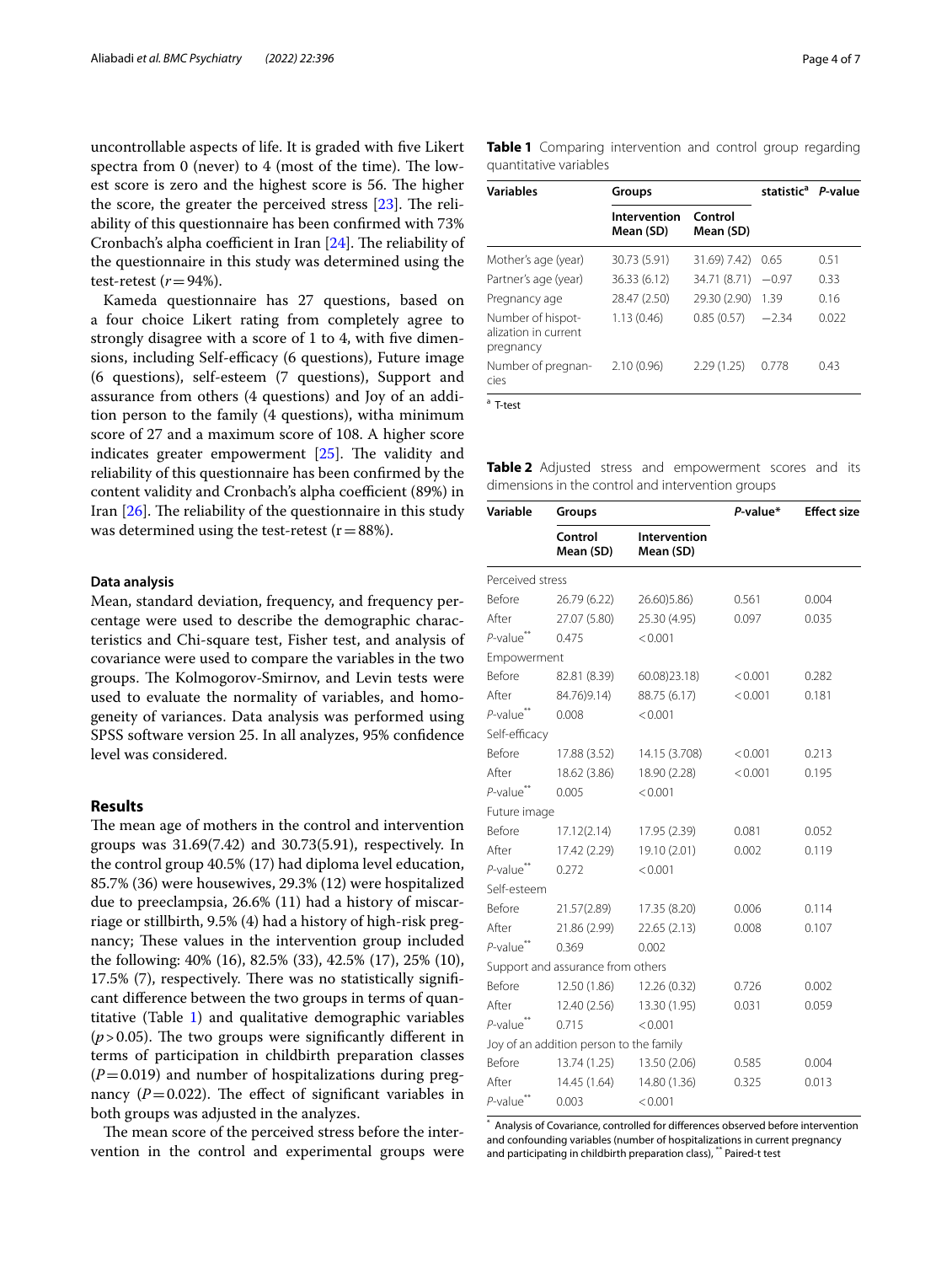26.79 (6.22) and 26.60)5.86), respectively; there was no statistically signifcant diference between the two groups ( $P=0.561$ ). After the intervention, although the stress score decreased slightly in the intervention group  $(P<0.001)$ , the difference between the two groups was not significant  $(P=0.097)$  (Table [2\)](#page-3-1).

The level of the empowerment and all its dimensions increased significantly  $(P<0.05)$  after the intervention in the intervention group compared to before the intervention.

The results of covariance analysis for the empowerment and its dimensions showed after the intervention and after adjusting the pre-test efect and confounding variables, the mean score of empowerment  $(p<0.001)$ , self-efficacy  $(p<0.001)$ , Future image  $(p=0.002)$ , selfesteem  $(p=0.008)$ , Support and assurance from others  $(p=0.031)$ , had significant differences in the control and intervention groups. The mean score of Joy of an addition person to the family had no signifcant diference in the groups  $(p=0.325)$  (Table [2\)](#page-3-1).

## **Discussion**

The results show that midwifery counseling for high-risk pregnant mothers has an efective role in increasing their empowerment and in terms of perceived stress, although the stress was slightly reduced, it was not statistically signifcant.

In this study, the mean score of perceived stress of hospitalized mothers with high-risk pregnancies before the intervention was about 26 in both groups. Naghizadeh et al. showed perceived stress in mothers with high-risk pregnancies is higher than women with low-risk pregnancies [\[24](#page-6-16)]. In Karimi et al. study, the perceived stress level of high-risk pregnant women candidates for amniocentesis was 24.76 and about 69.5% had stress above 21.8, which in their study has been interpreted as high stress [[22\]](#page-6-14).

In the present study, after the intervention, although the stress was slightly reduced, but this reduction was not significant. Aslani et al. in a study on pregnant women with high perceived stress showed that group education of stress management with a solution-oriented approach, during four weekly sessions, is efective in reducing stress [[23\]](#page-6-15). Golshani et al. showed that the perceived stress score of pregnant women with a history of infertility in the group receiving counseling with a cognitive-behavioral approach is signifcantly lower than the control group [[27\]](#page-6-19). Khodaparast et al. also showed that educational intervention based on self-regulatory model in women with gestational diabetes reduces perceived stress [[28\]](#page-6-20). Hanan El-Sayed et al. in a study showed that using the Benson relaxation method twice a day for 2 weeks reduced the overall stress score in high-risk pregnant women [\[18\]](#page-6-10). In justifying these diferences with the present study, the use of diferent types of intervention may be efective. On the other hand, in comparison with the mentioned studies, this study has been done on highrisk pregnant women who were hospitalized that hospitalization may have afected their stress level. Also in this study, the questionnaires were completed immediately after the consultation of the fourth session, which was related to providing strategies to reduce stress. It seems that women did not have the opportunity to do strategies to reduce stress. Therefore, in subsequent studies, it is recommended that the questionnaires be completed more frequently after the intervention, and more sessions focus on stress.

Ying et al. showed none of the therapeutic interventions including cognitive-behavioral therapy, counseling, mindfulness, stress management and positive reassessment, and other psychological interventions were efective in relieving stress in pregnant women with assisted reproductive techniques [[29](#page-6-21)]. Dargahi et al. also concluded that education has a short-term efect on reducing perceived stress and anxiety in high-risk pregnant women seeking amniocentesis  $[30]$  $[30]$ . Therefore, it can be said that stress is a factor that requires several sessions of intervention and expert psychological interventions, and methods such as education alone or a single session of intervention will not be efective in signifcantly reducing stress in high-risk pregnancies.

This study showed individual counseling for high-risk pregnant mothers has an efective role in increasing their empowerment. Empowerment as an essential psychological factor is related to the physical and mental health of pregnant women [[31\]](#page-6-23). Empowering pregnant mothers by reducing the dangers and warning signs of pregnancy and childbirth and learning relaxation techniques and breathing techniques can reduce the problems of pregnancy [[32\]](#page-6-24). Adeli Gargari et al. showed counseling with empowerment approach is efective in reducing pregnancy anxiety and increasing labor self-efficacy in pregnant women. Counseling with empowerment approach helps the mother to adapt to the physical and mental changes during pregnancy and control her feeling and emotions. This approach increase self-confidence and the skills of gaining the support of others, and independence in decision making [\[19](#page-6-11)]. Hooshmandpour et al. Showed midwifery counseling had an efect on the empowerment and self-care of pregnant women. They emphasized the importance of the role of midwives in empowerment counseling [\[33](#page-6-25)]. Explaining the importance of the role of midwives in empowering pregnant women compared to other health care providers, Jardim et al. showed the strategies that nurses use to encourage empowerment are considered as scattered methods, and do not provide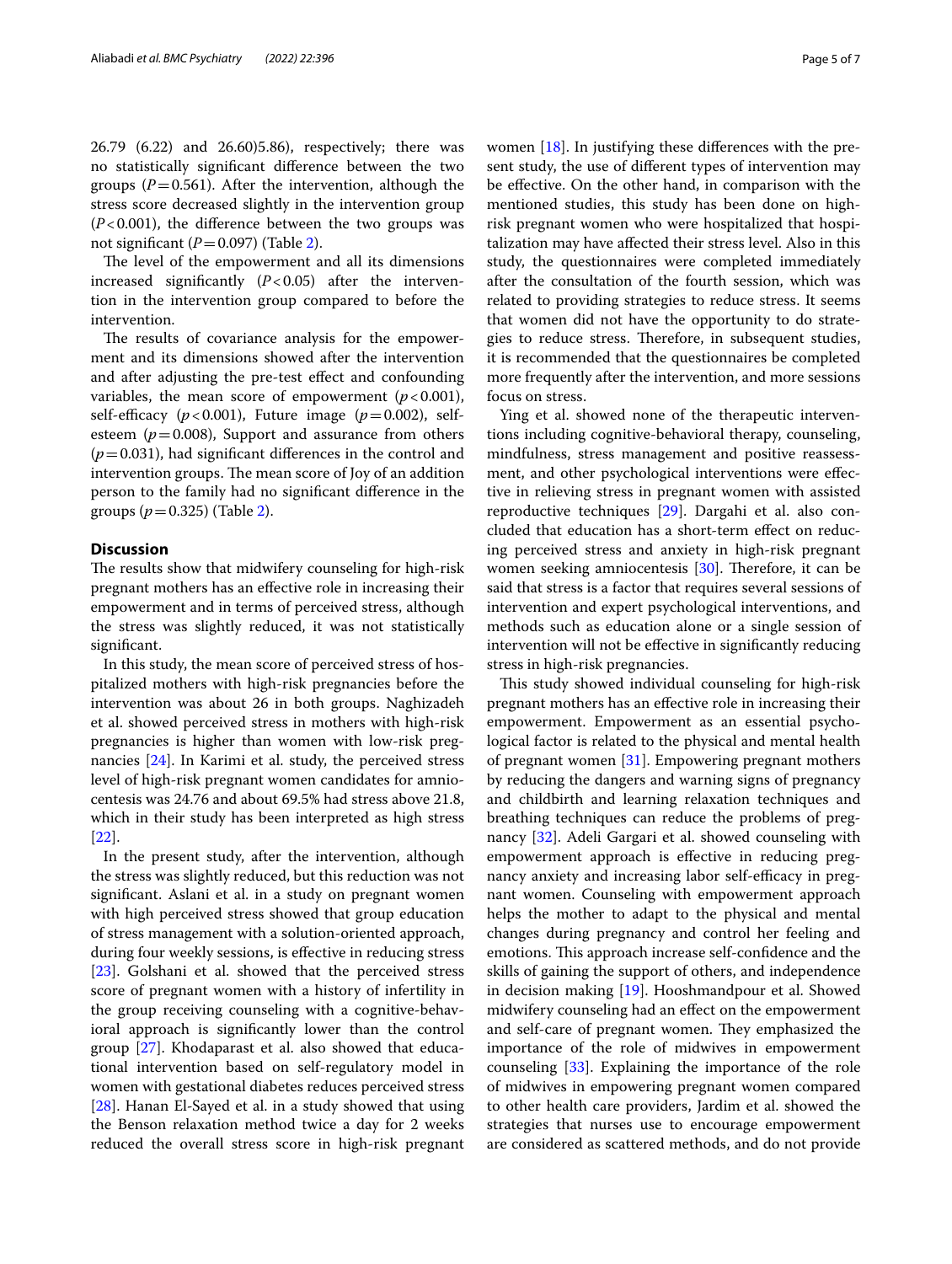sufficient knowledge to arrange women's autonomy [\[34](#page-6-26)]. In the study of Hajipour et al. the mean score of empowerment in pregnant women was 78.74, which the highest score was related to self-esteem and the lowest score related to the support and assurance from others, and the Joy of an addition person to the family [\[26](#page-6-18)]. In the present study as well, the highest score was related to selfesteem and the lowest score was related to the Joy of an addition person to the family. Explaining this fnding can be attributed to factors such as mother's decreased desire to have children due to the economic and cultural problems, child selfshness, negative experience of pregnancy or previous deliveries.

## **Limitations and strengths**

Samples of this study were high-risk hospitalized pregnant women that few studies have examined efective strategies to reduce their stress and increase their empowerment. Also, having a control group and providing counseling by a person who had academic education in the feld of counseling in midwifery were the strengths of this study. The limitations of this study were the variability of maternal hospital stay and the possibility of preterm delivery. Therefore, to reduce the loss of samples, the study was designed so that counseling sessions were conducted within 2 weeks and the questionnaires were completed immediately, so there was not enough time to better investigate the outcome of the study. It is recommended that counseling sessions be held at shorter intervals and in more sessions for these mothers. Also studding the efect of group counseling or spouse counseling is suggested.

# **Conclusion**

The results of this study show that individual counseling in high-risk hospitalized pregnant women was efective in terms of their empowerment and its dimensions, but had no efect on perceived stress.

#### **Acknowledgements**

This research is taken from the master's thesis in midwifery counseling at Hamadan University of Medical Sciences. The researchers would like to thank the officials of the School of Nursing and Midwifery, the staff of Fatemieh Hospital in Hamadan, the pregnant women who participated in the study, and all those who assisted them in this study.

#### **Authors' contributions**

MR and SA conceptualized and designed the study. SA conducted the study, collected the data, and entered the data into SPSS software. LT analyzed and interpreted the data. MR and SA wrote the main manuscript text. ASH and LMV reviewed the manuscript. All authors read and approved the fnal manuscript.

#### **Authors' information**

MR is assistant professor, PhD in Reproductive Health, and a member of Mother and Child Care Research Center. SA is MSc in Consultation in

midwifery, ASH is instructor, MSc in midwifery, LT is assistant professor, PhD in Biostatistics, and a member of Modeling of Noncommunicable Diseases Research Center, LMV is assistant Professor, PhD in Clinical Psychology.

#### **Funding**

This study was supported by Hamadan university of Medical sciences Grant Number: 9911077915.

#### **Availability of data and materials**

The datasets used and/or analyzed during the current study are available from the corresponding author on reasonable request.

#### **Declarations**

#### **Ethics approval and consent to participate**

This study is done with the approval of the ethical committee of Hamadan University of Medical Sciences with reference code of IR.UMSHA.REC.1399.687, with grant number 9911077915. The ethical principles of this study is based on the World Medical Association Declaration of Helsinki [[35](#page-6-27)]. Informed written consent was obtained from all participants. It has been explained to all the participants that they can leave the study at any stage of the process. The fndings of the study have been truthfully published. To observance of research ethics, at the end of the study, booklets were provided to the control group and they were advised upon request.

**Consent for publication**

Not applicable.

#### **Competing interests**

The authors declare that they have no competing interests.

#### **Author details**

<sup>1</sup> Department of Mother and Child Health, Mother and Child Care Research Center, School of Nursing and Midwifery, Hamadan University of medical sciences, Hamadan, Iran. <sup>2</sup> Department of Midwifery and Reproductive Health, Mother and Child Care Research Center, School of Nursing and Midwifery, Hamadan University of medical sciences, Hamadan, Iran.<sup>3</sup> Department of Biostatistics, School of Public Health, Modeling of Noncommunicable Diseases Research Center, Hamadan University of medical sciences, Hamadan, Iran. Research Center for Behavioral Disorders and Substance Abuse, Hamadan University of Medical Sciences, Hamadan, Iran.

### Received: 3 March 2022 Accepted: 10 June 2022 Published online: 13 June 2022

## **References**

- <span id="page-5-0"></span>1. Deldar K, Tara F, Mirzaeian S, Pourhoseini SA, Tara SM. Systematic extraction of diagnostic data items for common high-risk pregnancies using Delphi technique. Iran J Obstet Gynecol Infertil. 2017. [https://doi.org/10.](https://doi.org/10.22038/IJOGI.2017.8869) [22038/IJOGI.2017.8869](https://doi.org/10.22038/IJOGI.2017.8869).
- <span id="page-5-1"></span>2. Rahimi F, Islami F, Kahangi MM. Efects of prenatal education on maternal and neonatal outcomes in high risk pregnant women. Pajouhan Scientifc Journal. 2018.<https://doi.org/10.21859/psj.16.3.48>.
- <span id="page-5-2"></span>3. James D, Steer P, Weiner C, Gonik B, Robson S. High-risk pregnancy: management options. 5th ed. New York: Cambridge University Press; 2017.
- <span id="page-5-3"></span>4. Firozi S. The rate of the prevalence of high-risk pregnancies and the results on pregnant mothers and the efect on parameters after the birth. Int J Pharm Sci Res. 2012. [https://doi.org/10.13040/IJPSR.0975-8232.3\(10\).](https://doi.org/10.13040/IJPSR.0975-8232.3(10).3735-41) [3735-41.](https://doi.org/10.13040/IJPSR.0975-8232.3(10).3735-41)
- <span id="page-5-4"></span>5. Bajalan Z, Sabzevari Z, Qolizadeh A, Abdollahi F. Prevalence of high-risk pregnancies and the correlation between the method of delivery and the maternal and neonatal outcomes. J Pediatr Nurs. 2019. [https://doi.org/10.](https://doi.org/10.21859/jpen-05037) [21859/jpen-05037.](https://doi.org/10.21859/jpen-05037)
- <span id="page-5-5"></span>6. Holness N. High-risk pregnancy. Nurs Clin North Am. 2018. [https://doi.](https://doi.org/10.1016/j.cnur.2018.01.010) [org/10.1016/j.cnur.2018.01.010](https://doi.org/10.1016/j.cnur.2018.01.010).
- <span id="page-5-6"></span>7. Majella MG, Sarveswaran G, Krishnamoorthy Y, Sivaranjini K, Arikrishnan K, Kumar SG. A longitudinal study on high risk pregnancy and its outcome